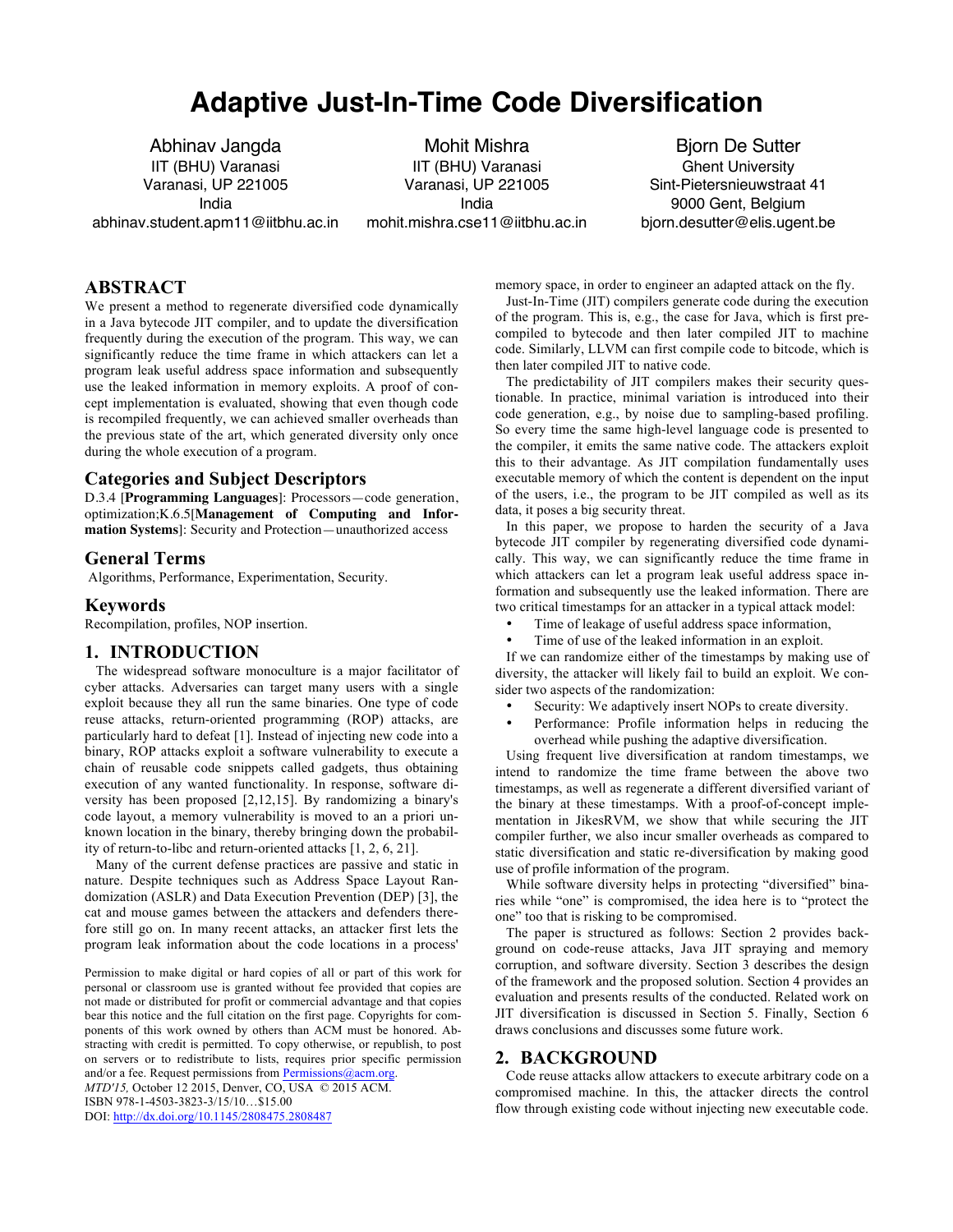Examples include ROP attacks and return-into-libc attacks. ROP attacks, introduced by Shacham [1], allow attackers to execute arbitrary code by overflowing the stack with a sequence of return addresses pointing to specific parts of the code, called gadgets, in the vulnerable program. A gadget is a valid code sequence that ends with a return instruction. This allows Turing-complete behavior in the target program without injecting and circumvents current code injection defenses such as W^X [25].

In the context of JIT compilers, JIT spraying [17] and similar attacks rely on the constants present in the source code emitted into the native code by the JIT compiler directly. The current state-of-the-art involves encrypting and decrypting these constants [14]. Though this avoids JIT spraying, however, adversaries can still make use of code-reuse techniques. An attacker can easily make use of the ubiquitous JIT compilers to generate new binary code having the necessary gadgets to make a malicious attack successful. The predictability of the native code produced by the JIT compiler, which fundamentally uses executable data, becomes a liability for developers, and an advantage for an adversary, that has been demonstrated in several attacks on Java run-time environments [13,23]. These kinds of attacks can lead to overwriting of the stack without actually going beyond the bounds of the data structures involved, and rely on the leakage of address space information as mentioned earlier. To thwart this leakage, we can leverage software diversity.

Software diversification involves the production of functionally identical, but syntactically different binaries of the same software. A simple, but effective form is code layout randomization. This raises the bar for ROP and return-into-libc attacks. Similarly, software diversity can prevent collusion attacks that identify new functionality or security fixes in updates [22]. Code layout randomization introduces uncertainty in the binary and hence, it drives up the complexity of attacks on diversified binaries.

Diversification can be introduced at various levels of granularity: instructions, basic blocks, loops, functions, programs, and finally systems. Techniques include NOP insertion, instruction randomization, stack layout randomization, function permutation, block reordering and splitting, heap randomization and so on [12].

A simple NOP insertion is every effective in the face of a ROP attacks, since its insertion shifts the address space information, and being completely randomized, it makes it difficult for attackers to chain the gadgets and deploy identical exploits.

The code layout is randomized by the compiler [2,3,4], using virtual machines [5] or through static binary rewriting [6,7]. However, most such defense techniques rely on static compilers or statically generated binaries. Homescu et al. [8] introduced the first concept of JIT diversification to support diversification for dynamically generated code. Our work is built upon their concept and extends it further to support adaptive live dynamic diversification. Whereas Homescu et al. randomize code only once, thus potentially still allowing attacks based on first leaking addresses and then exploiting those addresses, we close this hole by randomizing the code frequently during the program's execution.

# **3. DESIGN**

The framework of the adaptive JIT diversification consists of two components: First, it builds on profile information generation and hot/cold method classification. Secondly, it inserts NOPs adaptively. From a security point of view, it suffices to inserts NOPs randomly. However, inserting them completely randomly, i.e., as frequently on hot code paths as on cold code paths, will introduce significant performance overhead. To avoid this, we want to concentrate more NOPs in cold code.

It is rather expensive, however, to collect fine-grained profile information to distinguish between hot and code cold blocks within methods already being JIT compiled based on coarse-grained, often sample-based information that the VM & JIT already collect by default. In fact, letting the JIT compiler insert execution counters to collect the profile information will typically be much more costly than introducing NOPs.

To prevent this, a key insight is that methods for which sufficient profile information is already available at some point in time, no longer need to be profiled. In other words, when methods have been recognized as hot enough, they no longer need to be profiled. From then on, when such a method is recompiled at random intervals to insert NOPs at new randomized places, the JIT compiler will insert no more execution counters.



**Fig. 1: Design Framework of Adaptive JIT Diversification**

Fig. 1 shows a schematic diagram of the design. With the program executing, profile information is generated at random timestamps and hot and cold methods are classified. The recompilation component has a diversification component in it that performs adaptive NOP insertion. Note that the recompilation step does not stop the world. The recompilation occurs in a separate recompilation thread while the program is still executing. This further helps in reducing overheads, and makes the design useful for server-side scenarios, where programs are running indefinitely and one doesn't want to deploy stop-the-world techniques to apply diversification frequently. The recompilation process is cyclic and happens at time random timestamps.

## **3.1 Classification of Hot and Cold Methods**

Basic blocks execution counting takes 5 instructions on x86: 2 for spilling and restoring a register, 2 for loading and storing a block's counter value, and 1 for incrementing it. The 4 memory operations cause a lot of overhead. Therefore, it makes sense to remove the counters as soon as possible. But of course that itself requires the generation of profile information.

Once we are able to "decide" that some method is hot, we have ample information, and hence we can at least remove the counters for that method's basic blocks. But how do we decide if a method is hot or cold? To do this, we defined a threshold of execution counts. If the execution count overshoots this threshold value, the method is classified as hot, else it is considered cold.

Also, readers must note that the order of recompilation of methods is important. The hot methods are recompiled first, followed by the cold methods, while the program is executing. This order of recompilation will lead to better adaptive diversification, as well as enhanced security and performance. The latter is explained in Fig. 2. Suppose method C is hotter than B, which in turn is hotter than A. So method C will be classified as hot first. Suppose that has happened some time before  $t_i$ , while the other methods are not (yet) classified as hot. In the compilation order of case 1, the execution counters in  $C$  will be omitted starting at time  $t_i$ . In the order of case 2, they will only be omitted at time  $t_i$ . By recompiling the hottest methods first, we hence loose less time.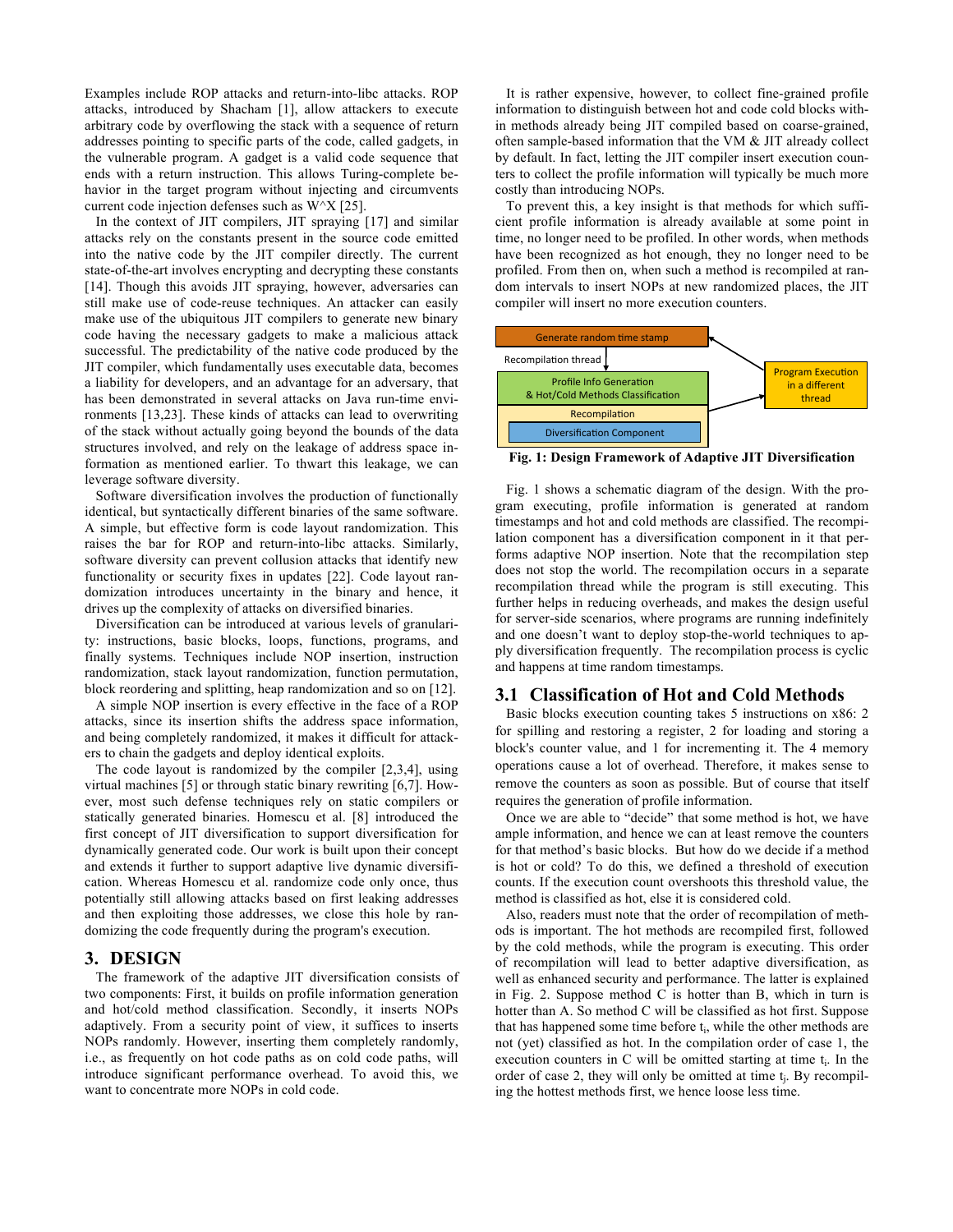Though sorting itself can involve significant overheads, experiments showed that we achieved a slight improvement overall because the sorting helped in getting the classification done quickly.



**Fig. 2: Order of the methods' compilation** 

## **3.2 Adaptive NOP Insertion**

 We use a similar technique of adaptive NOP insertion as Homescu et al. [4]. A NOP normally takes 1 CPU cycle. Hence, if NOP insertion occurs in a basic block that executes a high number of times, it leads to high performance overhead. To deal with this, the idea is to insert less NOPs in hot basic blocks and relatively more NOPs in cold blocks. As compared to a single probability of NOP insertion, we replace this with a range of probabilities. The hottest block eventually gets the lowest probability of NOP insertion, and the coldest block gets the highest probability of NOP insertion. The intermediate blocks get their NOP insertion probability based on the following logarithmic function:

$$
p_{\text{NOP}}(x) = p_{\text{max}} - (p_{\text{max}} - p_{\text{min}}) \frac{\log(1+x)}{\log(1+x_{\text{max}})} \tag{1}
$$

where *x* is the execution count of the current basic block,  $x_{max}$  is the maximum execution count in the program and  $[p_{min}, p_{max}]$  is the probability range. For more details, we refer to [4]. Our randomized NOP insertion algorithm then is the following**:**

```
numNOPs = |NOP Table|
for i ∈ InstList do
  gen rand = random(0.0,1.0)\overline{\textbf{if}} gen rand < pNOP(count(i)) then
     which \overline{NOP} = random (0, num \overline{NOPs}) insert(i, NOP Table [whichNOP])
```
The x86 architecture provides 1 to 9 byte-sized NOP codes (Table 1), we also use 6 more variants of NOP (Table 2). These 6 variants preserve the processor state, while minimizing the probability of creating new gadgets, as the second byte decodes to an unusable operand or opcode. For instance, IN (read from an input port) requires privileged mode, and hence renders unprivileged code to return faults.

**Table 1: 1-9 byte sized NOP instructions** 

| <b>Instruction</b>                         | <b>Encoding</b>            |
|--------------------------------------------|----------------------------|
| <b>NOP</b>                                 | 90                         |
| 66 NOP                                     | 66 90                      |
| NOP DWORD ptr [EAX]                        | 0f 1f 00                   |
| NOP DWORD ptr [EAX + 00H]                  | 0f 1f 40 00                |
| NOP DWORD ptr $[EAX + EAX^*1 + 00H]$       | 0f 1f 44 00 00             |
| 66 NOP DWORD ptr $[EAX + EAX^*1 + 00H]$    | 66 Of 1f 44 00 00          |
| NOP DWORD ptr $[EAX + 00000000H]$          | 0f 1f 80 00 00 00 00       |
| NOP DWORD ptr $[EAX + EAX^*1 + 00000000H]$ | 0f 1f 84 00 00 00 00 00    |
| 66 NOP DWORD ptr [EAX + EAX*1 + 00000000H] | 66 0f 1f 84 00 00 00 00 00 |

**Table 2: Extra NOP variants**

| <b>Instruction</b>   | Encoding | <b>Second Byte Decoding</b> |
|----------------------|----------|-----------------------------|
| MOV ESP, ESP         | 89 E4    |                             |
| MOV EBP, EBP         | 89 ED    | ΙN                          |
| LEA ESI, [ESI]       | 8D 36    | SS:                         |
| LEA EDI, [EDI]       | 8D 3F    | ASS                         |
| <b>XCHG ESP, ESP</b> | 87 E4    | ΙN                          |
| <b>XCHG EBP, EBP</b> |          |                             |

# **3.3 Adaptive JIT Diversification**

The following recompilation algorithm runs in a separate recompilation thread:

```
while True do
  sleep for random(0.0,1.0)*sleepTime
   sort all methods based on the execution counts 
  for every method in all methods do
     if method.count > threshold the
       method.insertBBExecutionCount=False
     compile method in recompilation thread
```
This algorithm performs the following steps:

- 1. Sleep for random amount of time to randomize diversification timestamps.
- 2. Sort the unclassified methods in order of execution counts.
- 3. Compile them in the sorted order, inserting NOPs while doing so using the profile information as discussed above.
- 4. If execution counts exceeds threshold value, classify the method as hot, and remove its execution counters.

## **4. EVALUATION**

We implemented our concept the Jikes Research Virtual Machine [24]. JikesRVM contains a baseline compiler, which is a fast compiler to convert bytecode into native code. We implemented our NOP insertion algorithm in this phase. We intend to adapt our solution to the optimizing compiler in our future work.

The diversifying JIT compiler was tested using the DaCapo 2009 Benchmarks [9] on a system containing an Intel Core i7- 3610QM CPU @ 2.30GHz with HyperThreading enabled and 6GB RAM running Fedora 17 with Linux Kernel 3.6.11- 5.fc17.x86\_64. Table 3 presents the parameters and compiler options we added to the JIT compiler used in the experiment.

**Table 3: JIT Compiler options added to JikesRVM**

| pNOP            | Probability of NOP insertion in NOP randomization                     |
|-----------------|-----------------------------------------------------------------------|
| pMax            | Maximum probability of adaptive NOP insertion                         |
| pMin            | Minimum probability of adaptive NOP insertion                         |
|                 | profile edgecounters Enable or Disable Basic Block Execution Counters |
| sleepTime       | Maximum interval time limit between two recompilations                |
| Threshold       | Threshold value of Hot/Cold classification                            |
| startTime       | Time before starting recompilation for the first time                 |
| enableRecompile | Enable/Disable Recompilation                                          |

We evaluated three version of JIT diversification:

- V1: Random NOP insertion in one-time JIT diversification
- V2: Random NOP insertion in dynamic JIT diversification
- V3: Adaptive NOP insertion in dynamic JIT diversification

It is important to note that in this paper, we only present a performance evaluation of the proposed approach. The security evaluation for no-op insertion has been studied extensively in literature [2, 4, 8].

We varied the NOP insertion probability  $[p_{min}, p_{max}]$  between 0-30%, 10-50% and 25-50% for dynamic JIT diversification for versions 2 and 3, while for version 1, we fixed  $p_{NOP}$  at 30% and 50%. We varied the random sleep time and threshold values as follows:

sleep time =  $\{500, 1000, 1500, 2000\}$ 

threshold =  $\{100, 500, 1000, 1500, 2000\}$ 

To find the best configuration for our method for benchmark performance evaluation, we averaged out the performance overheads for each configuration. To do that, we first fixed  $p_{min}$  and *pmax* as 25% and 50% respectively, and varied the sleep time and threshold parameters, keeping one fixed and varying the other. For a sleep time value of 1000 and thresholds varying over the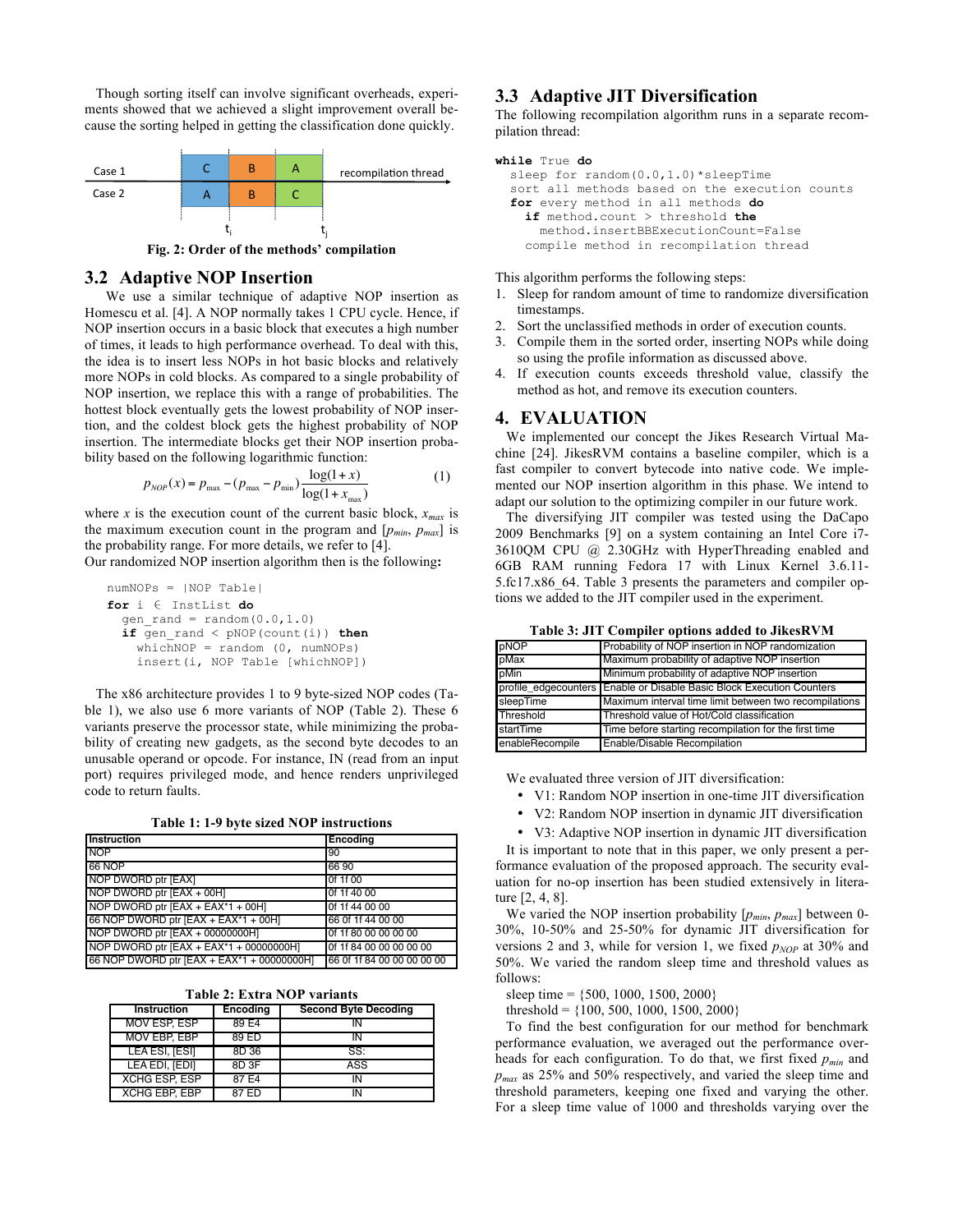

**Fig. 3: Performance overheads comparison of best results obtained from all three versions evaluated**

interval [100, 2000], we observed that all benchmarks showed an inverted bell shaped performance overhead curve, i.e., the performance overhead first decreases and then increases. We observed similar performance overhead patterns for sleep time = 1500 except for lusearch which showed strictly decreasing curve. There is a considerable change in pattern from sleep time = 500 to sleep time = 2000, where the bell shape pattern gets reversed for xalan, pmd and sunflow, while jython and luindex exhibited similar patterns of performance overheads. From these observations, we computed the sleep time and threshold values where minimal overhead was incurred. The best values achieved were sleep time  $= 1000$  and threshold  $= 1000$  for a minimal average overhead of 7.44%.

We used Eq. (1) to insert the  $p_{NOP}$  in the adaptive configuration of version 3. For version 2, we take the value of sleep time to be 1000 because this the value of sleep time for the best configuration in the adaptive system of version 3. The initial  $p_{NOP}$  for the adaptive version 3, i.e., the  $p_{NOP}$  value used for the first compilation when code is not yet known to be hot or cold, was set to 0.1.

Overall results are shown in Fig 3, in which ST stands for sleep time, and T for threshold. The performance overheads for version 1 are 6.7% and 5.3% for  $p_{NOP} = 50\%$  and  $p_{NOP} = 30\%$  respectively. Although version 2 increases this overhead to 10% and 9%, version 3 decreases it to 6% and 5% for  $p_{NOP}$  = 10-50% and  $p_{NOP}$ = 0-30% respectively, a reduction of 2x times as compared to version 2. It should be noted that the runtime overhead may look high for certain benchmarks like xalan. However that is the upper limit as observed in extreme cases. Also, the overhead in xalan in case of version 3 is comparable to version 2  $(\sim 16\%)$ . Except for jython, observe that adaptive no-op insertion in dynamic JIT diversification for  $p_{NOP}$  = 0-30% and sleep time and threshold values of 1000, provides the best performance results among all versions. In jython, version 1 incurs the least overhead. In all other cases, we achieved significant performance improvement with version 3, our approach, as compared to version 1 and 2.

## **5. RELATED WORK**

Various methods have been proposed to harden JIT compilers against code reuse attacks. In this section, we briefly discuss these methods and approaches proposed.

JITSafe [13] applies immediate value elimination and obfuscation to protect against JIT Spray attacks. It reduces the time window of the JIT compiled code in the executable pages, applies immediate value elimination, followed by obfuscation of JIT compiled code. The evaluation by the authors show no false positives, while incurring upon low performance overhead.

In JITDefender [14], the code pages are marked non-executable at the code compilation point. Shortly before the code execution point, the pages are marked executable, and shortly after again, they are marked back as non-executable. Now, if the attacker hijacks the control flow and tries to perform JIT spraying attack, the access will be blocked since the VM keeps the code pages non-executable.

INSert, proposed by Wei et al [10] randomized register assignment, randomly transforms all immediate operands, parameters and local variables. It also randomly injects trapping snippets into the target code to alert the user of intrusion (JIT spraying) besides adding randomization as well.

Yee at al [11] introduced Native Client, a sandboxed execution environment, uses fault isolation and a secure runtime. NaCl manages the interfaces through which the system interaction and side effects are directed. NaCl originally did not allow dynamic code generation. However, this was later introduced in [16] by providing a more flexible form of software fault isolation.

 Fine-grained address space layout randomization has been proposed to thwart runtime attacks. However, Snow et al [20] demonstrated just-in-time code reuse strategy that circumvents fine grained ASLR by frequently corrupting a memory disclosure to map an application's memory layout on-the-fly while also discovering gadgets at runtime. Thus a JIT based attack renders ASLR useless.

librando [8] is the first comprehensive work on hardening JIT compilers using concept of software diversity. It provides transparent code randomization in JIT compilers. It hooks itself to the the memory protection areas of the OS under consideration and randomizes newly generated code on the fly, while still preserving the calling stack's contents. Our work is very much based on the grounds of this work.

Niu and Tan proposed a control flow integrity (CFI) approach to harden JIT compilers, called RockJIT [19]. RockJIT is built upon modular control flow integrity. RockJIT build control flow graph from the JIT compiler's source and updates the control-flow policy of the JIT compiler dynamically when new code is generated on the fly.

Chobham [21] adopts RockJIT [19] to secure the browser's code and the JIT-compiled code since enforcement of control flow integrity (CFI) makes ROP gadget chaining difficult. Build on grounds of RockJIT, Chobam further constitutes three methods of further hardening of JIT compilers: first, it to improve the precision of the control flow graph generated by RockJIT, it deploys input triggered CGF generation; second, randomizing the order in which the callee-saved registers are restored; and third, it allocates